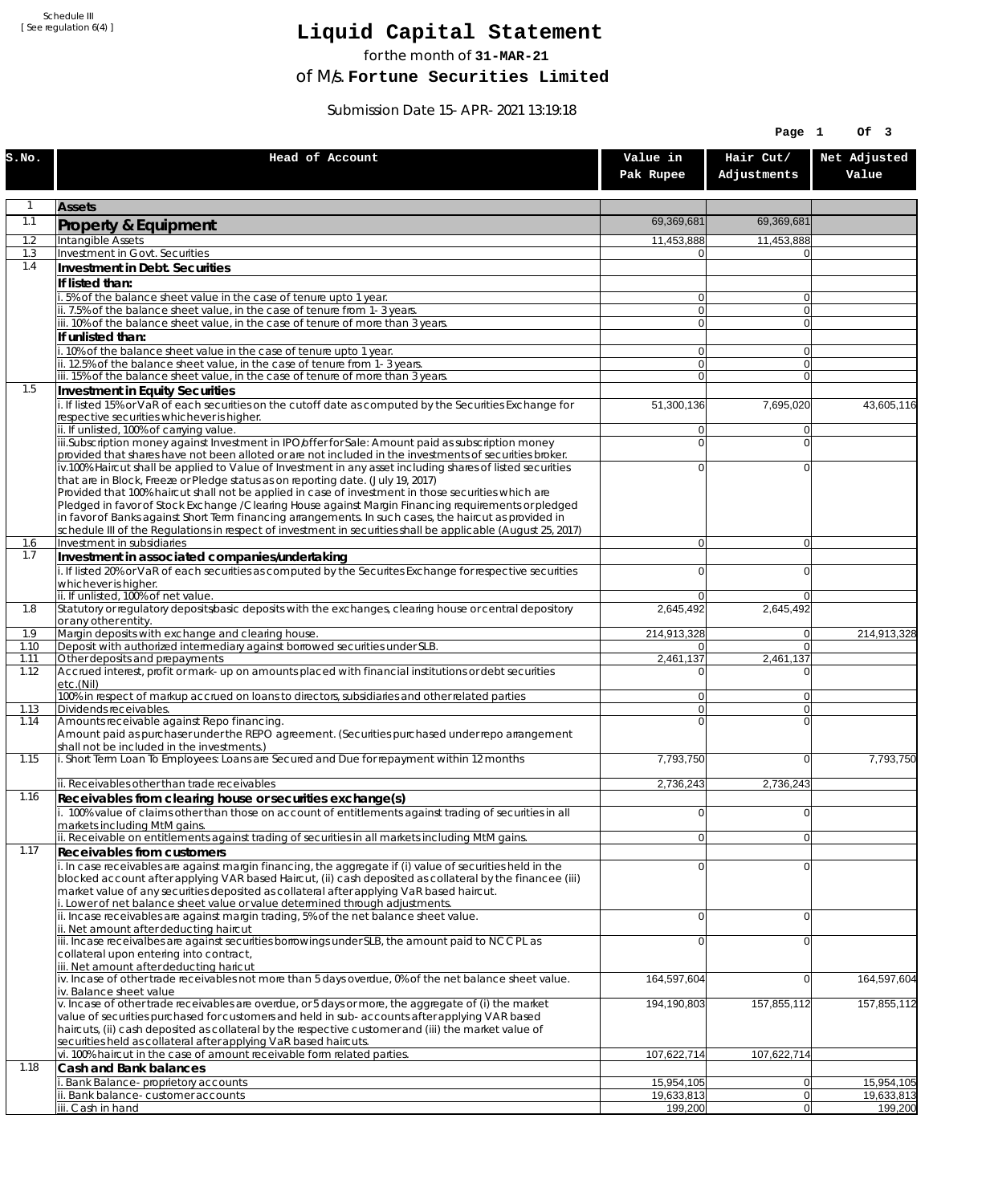Schedule III [ See regulation 6(4) ]

## **Liquid Capital Statement**

for the month of **31-MAR-21**

of M/s. **Fortune Securities Limited**

Submission Date 15-APR-2021 13:19:18

|                |                                                                                                                                                                                                                                                                                                                                                                                                                                                                                                                                                                                                                                                                                                                              |                         | Page 2                        | Of 3                   |
|----------------|------------------------------------------------------------------------------------------------------------------------------------------------------------------------------------------------------------------------------------------------------------------------------------------------------------------------------------------------------------------------------------------------------------------------------------------------------------------------------------------------------------------------------------------------------------------------------------------------------------------------------------------------------------------------------------------------------------------------------|-------------------------|-------------------------------|------------------------|
| S.NO.          | Head of Account                                                                                                                                                                                                                                                                                                                                                                                                                                                                                                                                                                                                                                                                                                              | Value in<br>Pak Rupee   | Hair Cut/<br>Adjustments      | Net Adjusted<br>Value  |
| 1.19           | <b>Total Assets</b>                                                                                                                                                                                                                                                                                                                                                                                                                                                                                                                                                                                                                                                                                                          | 864,871,894             | 361,839,287                   | 624,552,028            |
| $\overline{2}$ | Liabilities                                                                                                                                                                                                                                                                                                                                                                                                                                                                                                                                                                                                                                                                                                                  |                         |                               |                        |
| 2.1            | Trade Payables                                                                                                                                                                                                                                                                                                                                                                                                                                                                                                                                                                                                                                                                                                               |                         |                               |                        |
|                | i. Payable to exchanges and clearing house<br>ii. Payable against leveraged market products                                                                                                                                                                                                                                                                                                                                                                                                                                                                                                                                                                                                                                  | 168,574,112<br>$\Omega$ | 0<br>0                        | 168,574,112            |
|                | iii. Payable to customers                                                                                                                                                                                                                                                                                                                                                                                                                                                                                                                                                                                                                                                                                                    | 206,996,540             | $\mathbf{0}$                  | 206,996,540            |
| 2.2            | <b>Current Liabilities</b>                                                                                                                                                                                                                                                                                                                                                                                                                                                                                                                                                                                                                                                                                                   |                         |                               |                        |
|                | . Statutory and regulatory dues<br>ii. Accruals and other payables                                                                                                                                                                                                                                                                                                                                                                                                                                                                                                                                                                                                                                                           | 4,463,644<br>7,347,255  | 0<br>0                        | 4,463,644<br>7.347.255 |
|                | iii. Short-term borrowings                                                                                                                                                                                                                                                                                                                                                                                                                                                                                                                                                                                                                                                                                                   | 210,489,243             | 0                             | 210,489,243            |
|                | iv. Current portion of subordinated loans                                                                                                                                                                                                                                                                                                                                                                                                                                                                                                                                                                                                                                                                                    | 0                       | 0                             |                        |
|                | v. Current portion of long term liabilities<br>vi. Deferred Liabilities                                                                                                                                                                                                                                                                                                                                                                                                                                                                                                                                                                                                                                                      | 4,932,591<br>0          | $\mathbf{0}$<br>0             | 4,932,591              |
|                | vii. Provision for bad debts                                                                                                                                                                                                                                                                                                                                                                                                                                                                                                                                                                                                                                                                                                 | $\mathbf 0$             | 0                             |                        |
|                | viii. Provision for taxation<br>ix. Other liabilities as per accounting principles and included in the financial statements                                                                                                                                                                                                                                                                                                                                                                                                                                                                                                                                                                                                  | $\Omega$<br>2,032,405   | $\mathbf{0}$<br>0             | 2,032,405              |
| 2.3            | Non-Current Liabilities                                                                                                                                                                                                                                                                                                                                                                                                                                                                                                                                                                                                                                                                                                      |                         |                               |                        |
|                | i. Long-Term financing                                                                                                                                                                                                                                                                                                                                                                                                                                                                                                                                                                                                                                                                                                       |                         |                               |                        |
|                | a. Long-Term financing obtained from financial instituion: Long term portion of financing obtained from<br>a financial institution including amount due against finance lease                                                                                                                                                                                                                                                                                                                                                                                                                                                                                                                                                | 13,224,784              | 13,224,784                    |                        |
|                | b. Other long-term financing<br>ii. Staff retirement benefits                                                                                                                                                                                                                                                                                                                                                                                                                                                                                                                                                                                                                                                                | $\overline{0}$<br> 0    | $\overline{0}$<br>$\mathbf 0$ |                        |
|                | iii. Advance against shares for Increase in Capital of Securities broker: 100% haircut may be allowed in                                                                                                                                                                                                                                                                                                                                                                                                                                                                                                                                                                                                                     | $\Omega$                | 0                             |                        |
|                | respect of advance against shares if:<br>a. The existing authorized share capital allows the proposed enhanced share capital<br>b. Boad of Directors of the company has approved the increase in capital<br>c. Relevant Regulatory approvals have been obtained<br>d. There is no unreasonable delay in issue of shares against advance and all regulatory requirements<br>relating to the increase in paid up capital have been completed.                                                                                                                                                                                                                                                                                  |                         |                               |                        |
|                | e. Auditor is satisfied that such advance is against the increase of capital.<br>iv. Other liabilities as per accounting principles and included in the financial statements                                                                                                                                                                                                                                                                                                                                                                                                                                                                                                                                                 | $\overline{0}$          | $\overline{0}$                |                        |
| 2.4            | Subordinated Loans                                                                                                                                                                                                                                                                                                                                                                                                                                                                                                                                                                                                                                                                                                           |                         |                               |                        |
|                | i. 100% of Subordinated loans which fulfill the conditions specified by SECP are allowed to be deducted:<br>The Schedule III provides that 100% haircut will be allowed against subordinated Loans which fulfill the<br>conditions specified by SECP. In this regard, following conditions are specified:<br>a. Loan agreement must be executed on stamp paper and must clearly reflect the amount to be repaid<br>after 12 months of reporting period<br>b. No haircut will be allowed against short term portion which is repayable within next 12 months.<br>c. In case of early repayment of loan, adjustment shall be made to the Liquid Capital and revised Liquid<br>Capital statement must be submitted to exchange. | $\mathbf 0$             | 0                             |                        |
|                | ii. Subordinated loans which do not fulfill the conditions specified by SECP                                                                                                                                                                                                                                                                                                                                                                                                                                                                                                                                                                                                                                                 | $\Omega$                | 0                             |                        |
| 2.5            | <b>Total Liabilites</b>                                                                                                                                                                                                                                                                                                                                                                                                                                                                                                                                                                                                                                                                                                      | 618,060,574             | 13,224,784                    | 604,835,790            |
| 3              | Ranking Liabilities Relating to:                                                                                                                                                                                                                                                                                                                                                                                                                                                                                                                                                                                                                                                                                             |                         |                               |                        |
| 3.1            | Concentration in Margin Financing                                                                                                                                                                                                                                                                                                                                                                                                                                                                                                                                                                                                                                                                                            |                         |                               |                        |
|                | The amount calculated client-to-client basis by which any amount receivable from any of the                                                                                                                                                                                                                                                                                                                                                                                                                                                                                                                                                                                                                                  | $\Omega$                | $\Omega$                      |                        |
| 3.2            | financees exceed 10% of the aggregate of amounts receivable from total financees.<br>Concentration in securites lending and borrowing                                                                                                                                                                                                                                                                                                                                                                                                                                                                                                                                                                                        |                         |                               |                        |
|                | The amount by which the aggregate of:<br>(i) Amount deposited by the borrower with NCCPL<br>(Ii) Cash margins paid and<br>(iii) The market value of securities pledged as margins exceed the 110% of the market value of shares<br>borrowed                                                                                                                                                                                                                                                                                                                                                                                                                                                                                  | $\Omega$                | $\Omega$                      |                        |
| 3.3            | Net underwriting Commitments                                                                                                                                                                                                                                                                                                                                                                                                                                                                                                                                                                                                                                                                                                 |                         |                               |                        |
|                | $\alpha$ ) in the case of right issuse : if the market value of securites is less than or equal to the subscription<br>price; the aggregate of:<br>(i) the 50% of Haircut multiplied by the underwriting commitments and<br>(ii) the value by which the underwriting commitments exceeds the market price of the securities.<br>In the case of rights issuse where the market price of securities is greater than the subscription price, 5% of<br>the Haircut multiplied by the net underwriting                                                                                                                                                                                                                            | $\Omega$                | $\Omega$                      |                        |
|                | $(b)$ in any other case: 12.5% of the net underwriting commitments                                                                                                                                                                                                                                                                                                                                                                                                                                                                                                                                                                                                                                                           | $\overline{0}$          | $\overline{0}$                |                        |
| 3.4            | Negative equity of subsidiary<br>The amount by which the total assets of the subsidiary (excluding any amount due from the subsidiary)                                                                                                                                                                                                                                                                                                                                                                                                                                                                                                                                                                                       | 0                       | $\mathbf{0}$                  |                        |
|                | exceed the total liabilities of the subsidiary                                                                                                                                                                                                                                                                                                                                                                                                                                                                                                                                                                                                                                                                               |                         |                               |                        |
| 3.5            | Foreign exchange agreements and foreign currency positions                                                                                                                                                                                                                                                                                                                                                                                                                                                                                                                                                                                                                                                                   |                         |                               |                        |
|                | 5% of the net position in foreign currency. Net position in foreign currency means the difference of total<br>assets denominated in foreign cuurency less total liabilities denominated in foreign currency                                                                                                                                                                                                                                                                                                                                                                                                                                                                                                                  | 0                       | 0                             |                        |
| 3.6            | Amount Payable under REPO                                                                                                                                                                                                                                                                                                                                                                                                                                                                                                                                                                                                                                                                                                    | $\overline{0}$          | $\overline{0}$                |                        |
| 3.7            | Repo adjustment                                                                                                                                                                                                                                                                                                                                                                                                                                                                                                                                                                                                                                                                                                              |                         |                               |                        |